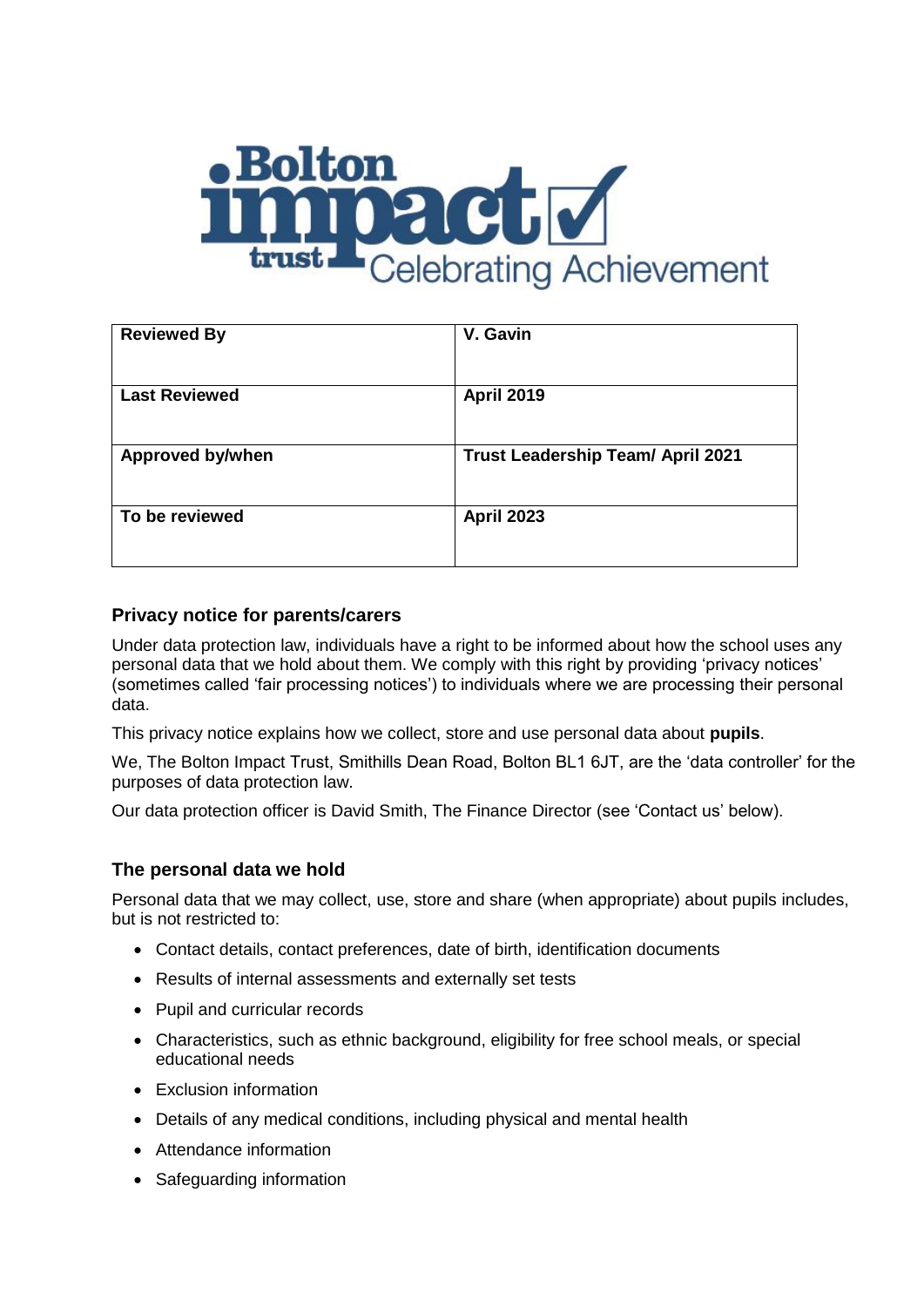- Details of any support received, including care packages, plans and support providers
- Photographs
- CCTV images captured in school

We may also hold data about pupils that we have received from other organisations, including other schools, local authorities and the Department for Education.

#### **Why we use this data**

We use this data to:

- Support pupil learning
- Monitor and report on pupil progress
- Provide appropriate pastoral care
- Protect pupil welfare
- Assess the quality of our services
- Administer admissions waiting lists
- Carry out research
- Comply with the law regarding data sharing

#### **Our legal basis for using this data**

We only collect and use pupils' personal data when the law allows us to. Most commonly, we process it where:

- We need to comply with a legal obligation
- We need it to perform an official task in the public interest

Less commonly, we may also process pupils' personal data in situations where:

- We have obtained consent to use it in a certain way
- We need to protect the individual's vital interests (or someone else's interests)

Where we have obtained consent to use pupils' personal data, this consent can be withdrawn at any time. We will make this clear when we ask for consent, and explain how consent can be withdrawn.

Some of the reasons listed above for collecting and using pupils' personal data overlap, and there may be several grounds which justify our use of this data.

#### **Collecting this information**

While the majority of information we collect about pupils is mandatory, there is some information that can be provided voluntarily.

Whenever we seek to collect information from you or your child, we make it clear whether providing it is mandatory or optional. If it is mandatory, we will explain the possible consequences of not complying.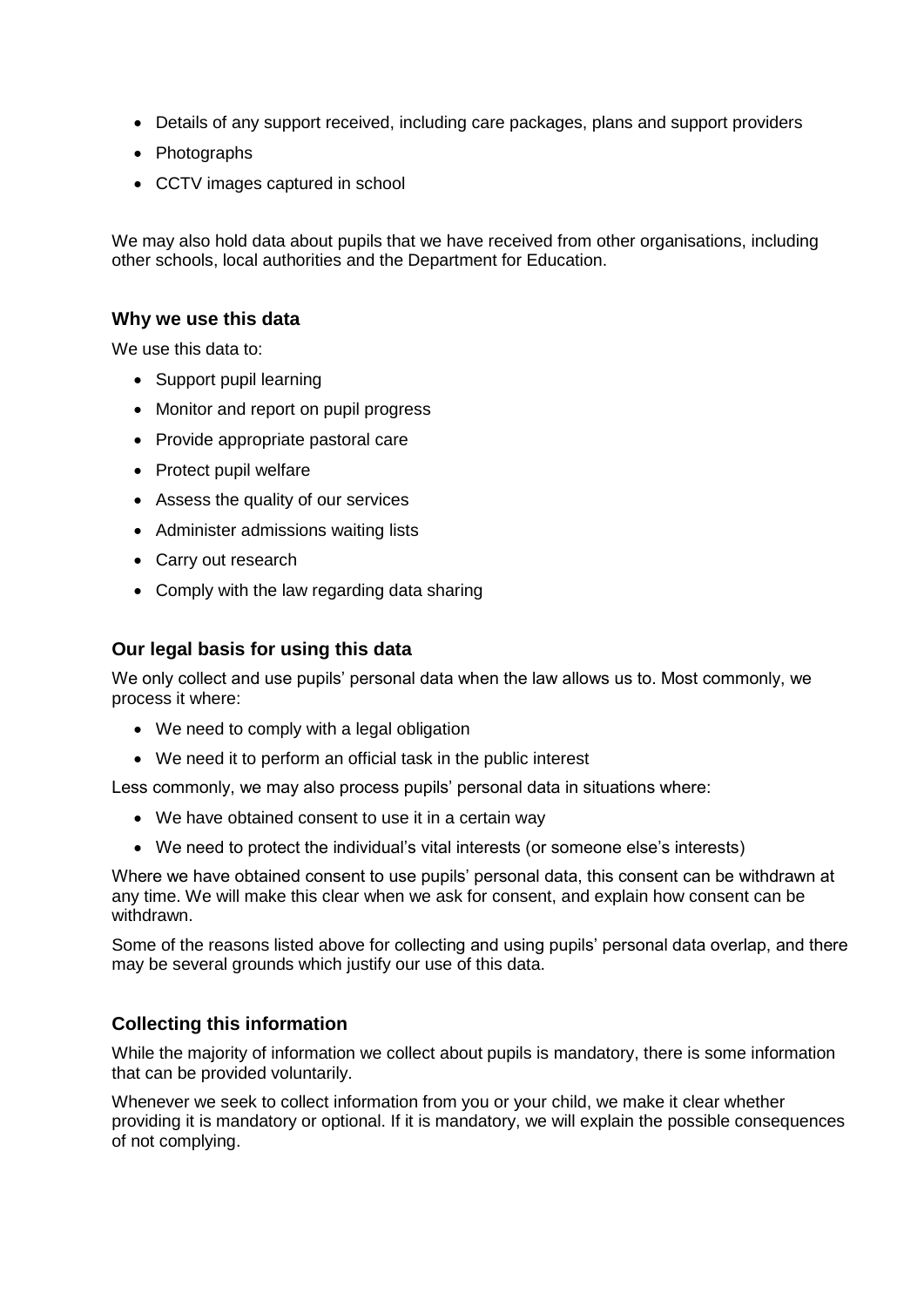### **How we store this data**

We keep personal information about pupils while they are attending our school. We may also keep it beyond their attendance at our school if this is necessary in order to comply with our legal obligations up until their  $25<sup>th</sup>$  birthday..

### **Data sharing**

We do not share information about pupils with any third party without consent unless the law and our policies allow us to do so.

Where it is legally required, or necessary (and it complies with data protection law) we may share personal information about pupils with:

- $\bullet$  Our local authority to meet our legal obligations to share certain information with it, such as safeguarding concerns and exclusions
- The Department for Education
- The pupil's family and representatives
- Educators and examining bodies
- Our regulator [specify as appropriate, e.g. Ofsted, Independent Schools Inspectorate]
- Appropriate suppliers and service providers  $-$  to enable them to provide the service we have contracted them for
- Our auditors
- **•** Health authorities
- Health and social welfare organisations
- Professional advisers and consultants
- Police forces, courts, tribunals

#### **National Pupil Database**

We are required to provide information about pupils to the Department for Education as part of statutory data collections such as the school census.

Some of this information is then stored in the [National Pupil Database](https://www.gov.uk/government/publications/national-pupil-database-user-guide-and-supporting-information) (NPD), which is owned and managed by the Department and provides evidence on school performance to inform research.

The database is held electronically so it can easily be turned into statistics. The information is securely collected from a range of sources including schools, local authorities and exam boards.

The Department for Education may share information from the NPD with other organisations which promote children's education or wellbeing in England. Such organisations must agree to strict terms and conditions about how they will use the data.

For more information, see the Department's webpage on [how it collects and shares research data.](https://www.gov.uk/data-protection-how-we-collect-and-share-research-data)

You can also [contact the Department for Education](https://www.gov.uk/contact-dfe) with any further questions about the NPD.

#### **Youth support services**

Once our pupils reach the age of 13, we are legally required to pass on certain information about them to Bolton Council as it has legal responsibilities regarding the education or training of 13-19 year-olds.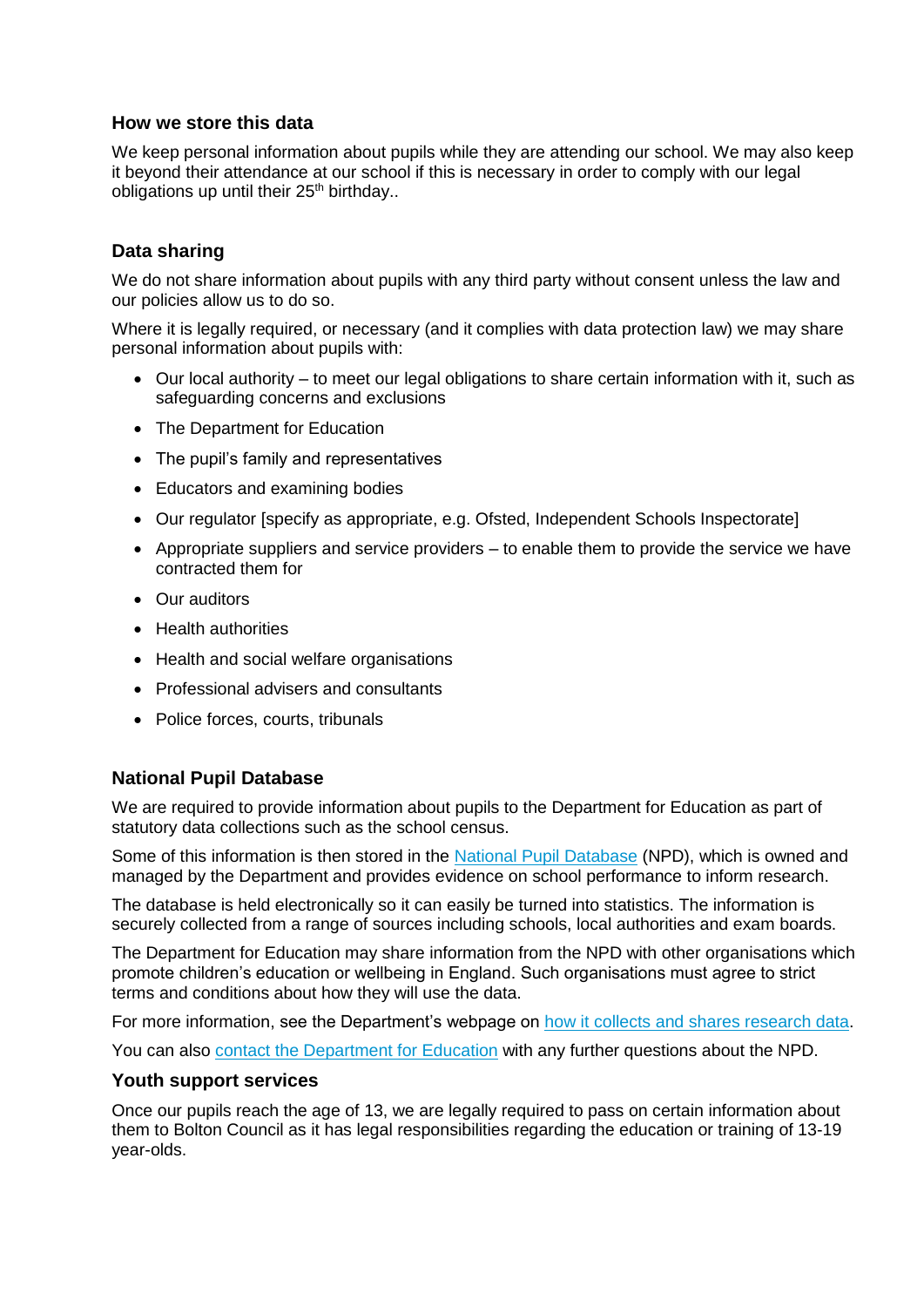This information enables it to provide youth support services, post-16 education and training services, and careers advisers.

Parents/carers, or pupils once aged 16 or over, can contact our data protection officer to request that we only pass the individual's name, address and date of birth Bolton Council.

### **Transferring data internationally**

Where we transfer personal data to a country or territory outside the European Economic Area, we will do so in accordance with data protection law.

### **Parents and pupils' rights regarding personal data**

Individuals have a right to make a **'subject access request'** to gain access to personal information that the school holds about them.

Parents/carers can make a request with respect to their child's data where the child is not considered mature enough to understand their rights over their own data (usually under the age of 12), or where the child has provided consent.

Parents also have the right to make a subject access request with respect to any personal data the school holds about them.

If you make a subject access request, and if we do hold information about you or your child, we will:

- Give you a description of it
- Tell you why we are holding and processing it, and how long we will keep it for
- Explain where we got it from, if not from you or your child
- Tell you who it has been, or will be, shared with
- Let you know whether any automated decision-making is being applied to the data, and any consequences of this
- Give you a copy of the information in an intelligible form

Individuals also have the right for their personal information to be transmitted electronically to another organisation in certain circumstances.

If you would like to make a request please contact our data protection officer.

### **Other rights**

Under data protection law, individuals have certain rights regarding how their personal data is used and kept safe, including the right to:

- Object to the use of personal data if it would cause, or is causing, damage or distress
- Prevent it being used to send direct marketing
- Object to decisions being taken by automated means (by a computer or machine, rather than by a person)
- In certain circumstances, have inaccurate personal data corrected, deleted or destroyed, or restrict processing
- Claim compensation for damages caused by a breach of the data protection regulations

To exercise any of these rights, please contact our data protection officer.